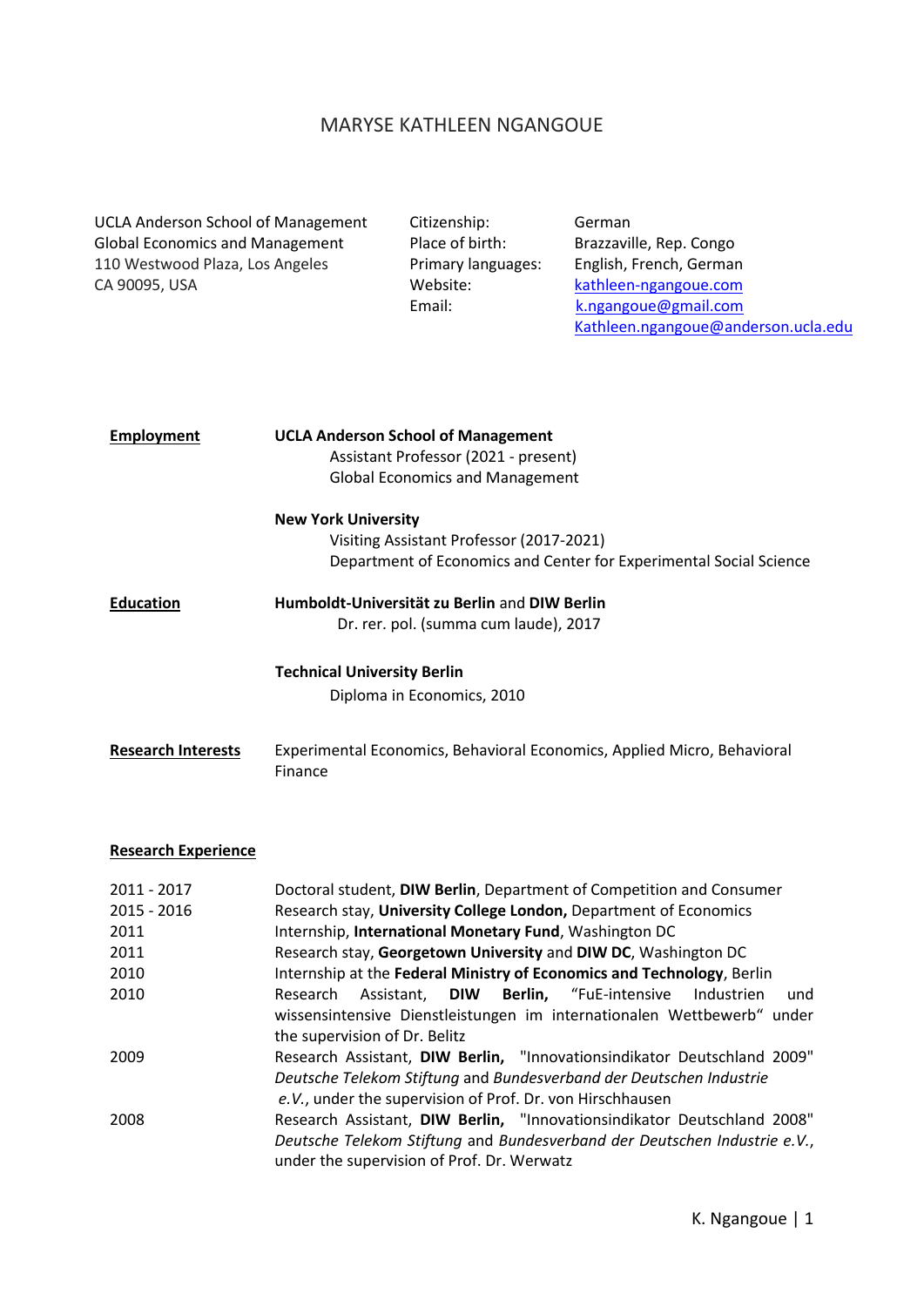# **Published & Forthcoming Articles**

"Learning from unrealized versus realized prices" (with Georg Weizsäcker) *American Economic Journal: Microeconomics 2021, 13(2): 174–201 Earlier version: DIW Discussion Paper 1487, 2015.*

"Learning under ambiguity: An experiment in gradual [information](https://docs.wixstatic.com/ugd/8b088f_3197ef11d4e34c99ab1b5a8efc9ed95c.pdf) processing," *Journal of Economic Theory 195 (2021) 105282.*

#### **Working Papers**

"The Common-Probability Auction Puzzle" (with Andrew Schotter), 2019. *Revise & resubmit, American Economic Review.*

# **Other Publications & Media**

"Sehen, um zu verstehen: Preiskenntnis fördert rationale Investitionsentscheidungen." *DIW Wochenbericht 34/2015*.

Interview on information neglect in financial markets in "Nachgeforscht" series, DIW Berlin.

# **Teaching Experience**

| Information and Strategies in<br><b>Markets</b> | Elective for MBAs, UCLA Anderson<br>Elective for Executive and Fully Employed MBA<br>2022 |
|-------------------------------------------------|-------------------------------------------------------------------------------------------|
| Introduction to Econometrics                    | Instructor, undergraduates, New York University<br>2017-2020                              |
| Econometric Methods                             | Lecturer, graduates, Humboldt-Universität zu Berlin<br>2013-2014                          |
| Intro, to Econ, Methods                         | Instructor, graduates, Humboldt-Universität zu Berlin<br>2012                             |
| Statistics $I + II$                             | Teaching Assistant, undergraduates, Technical University<br><b>Berlin</b> , $2007 - 2013$ |

# **Refereeing**

American Economic Review, Econometrica, Review of Economic Studies, American Economic Journal: Microeconomics, European Economic Review, Experimental Economics, Games and Economic Behavior, Review of Economics and Statistics, Scottish Journal of Political Economy

#### **Other Committee Services**

Research Committee, Pan-African Scientific Research Council; EEA Virtual 2021, 2022; RES 2020, 2019, 2018 Conferences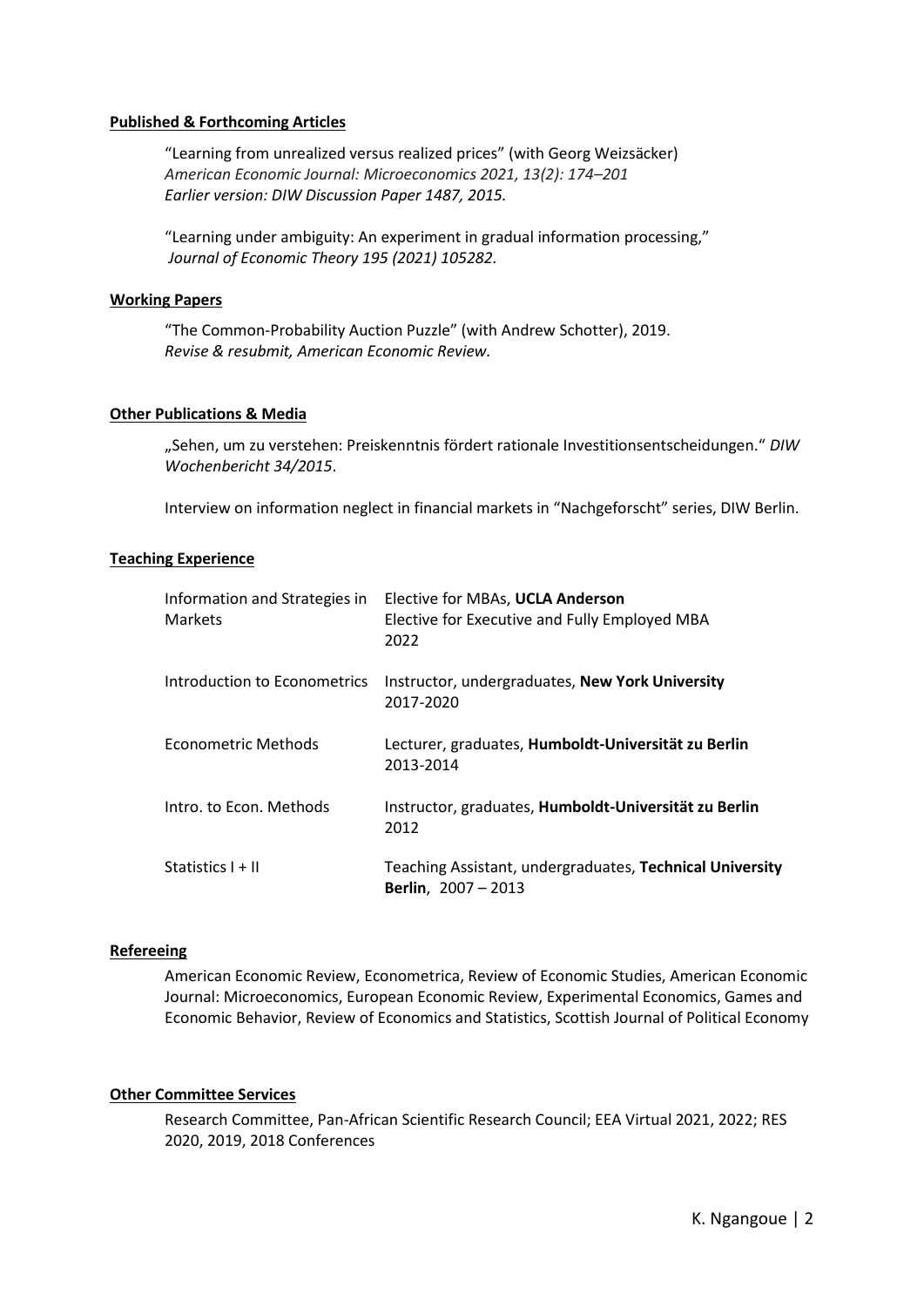# **Talks at Conferences and Seminars**

| 2022 (incl. planned) | Harvard Business School, University of Bonn, UCLA, UC San Diego, Brig |
|----------------------|-----------------------------------------------------------------------|
|                      | Workshop 2022, Berlin Behavioral Economics seminar, PhDEI 9th Summer  |
|                      | Research Workshop                                                     |

- 2021 Berkeley Econ; Berkeley Haas; Bocconi University; Cornell University; MIT; UNC Chapel Hill; London School of Economics; Emory University, QTM; University of Exeter; Frankfurt School of Management; Norwegian School of Economics; NYU Abu Dhabi; NYU Shanghai; University of Pittsburgh; Simon Fraser University; University of Toronto; UCLA Anderson; University of Pennsylvania; UC, Davis; Stanford; Ofcom; University of Michigan, School of Information; University of Tennessee
- 2020 NYU Seminar; ESA 2020; ESA Job Market Webinar; Columbia University Theory Seminar; Yale SOM
- 2019 California Institute of Technology; Rady School of Management, University of California San Diego; University of California, Santa Barbara; NYU CESS; Penn State University, State College; FTEC 2019, New York; George Mason University, Fairfax
- 2018 University of Pittsburgh; NYU CESS; EF 2018, Heidelberg; ESA 2018, Berlin; University of Bocconi, Milan; IMESS 2018, New York
- 2017 University of Vienna; New York University; Bilkent University; Institut Louis Bachelier, Paris
- 2016 UCL Theory Seminar London; Micro Reading Group, DIW Berlin; Berlin Behavioral Economics Workshop, TU Berlin; IO Brown Bag Seminar, DIW Berlin; BBE Colloquium, WZB Berlin
- 2015 EEA 2015, Mannheim; Econometric Society World Congress 2015, Montréal; Conference on Game Theory, Stony Brook; Conference on Economic Design 2015, Istanbul; TARK 2015, Pittsburgh; Thurgau Experimental Economics Meeting, Kreuzlingen; Berlin Behavioral Economics Workshop, WZB, Berlin; Micro Reading Group, DIW Berlin
- 2013 Industrial Organization Brown Bag Seminar, DIW Berlin; DIW GC Summer Workshop, Potsdam
- 2012 Berlin Behavioral Economics Workshop, WZB, Berlin; DIW GC Summer Workshop, Potsdam
- **Summer Schools** 2019 Sloan-Nomis Workshop on the Cognitive Foundations of Economic Behavior, Yale Summer School in Behavioral Finance 2017, Summer School in Behavioral Economics Mannheim, 2012
- **Languages** French (native), German (native), English (fluent), Turkish (basics), Lingala (basics)